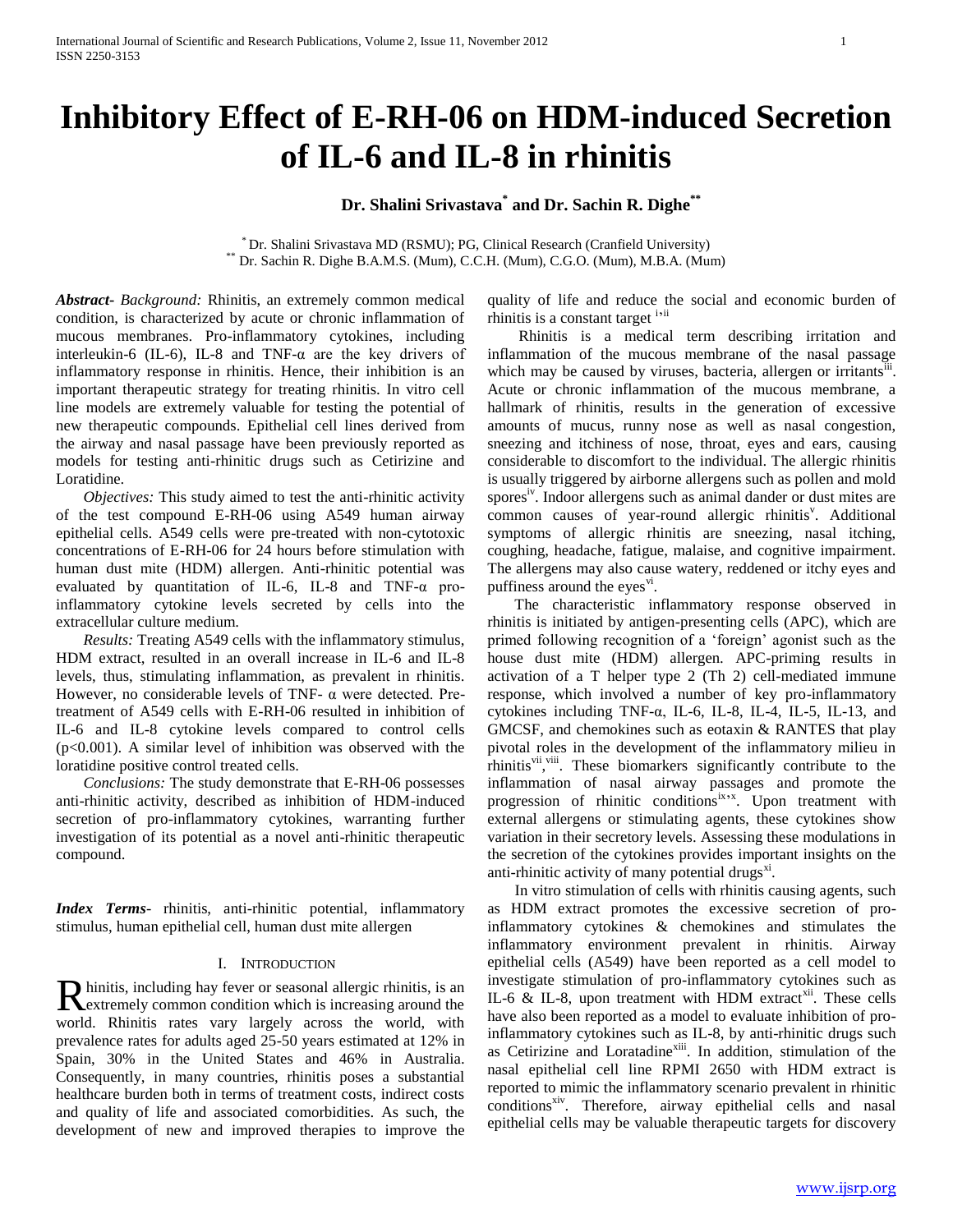and development of new drugs or therapeutic strategies to treat rhinitis <sup>xv</sup>xvi .

 The aim of this study was to investigate the anti-rhinitic activity of a new test compound, E-RH-06, using a cell line which has previously been shown to have major involvement in the pathogenesis of rhinitis: A549 human airway epithelial cells. Anti-rhinitic potential of E-RH-06 was evaluated by assessing the expression of the inflammatory cytokines TNF-α, IL-6 & IL-8.

#### II. MATERIALS AND METHODS

#### *Reagents*

 The test compound E-RH-06, a new product of Enovate Biolife Pvt. Ltd. (Mumbai, India), is a premix in powder form, grayish brown in color. It was maintained as a 100 mg/ml stock solution in DMSO. Working solutions for cell treatment in the range of 0.1 µg/ml - 500 µg/ml were made by further dilution of the stock solution with serum free medium. The positive control compound, Loratadine (Morepore Laboratories Limited, India), was dissolved in DMSO to obtain a 1 mg/ml (2.6 mM) stock solution. This stock solution was further diluted in serum free medium to prepare further dilutions for cell treatment in the range of 0.00038 µg/ml-3.8 µg/ml.

#### *Cell line*

 The human airway epithelial cell line, A549, was purchased from the National Centre for Cell Science (Pune, India) and grown in Ham's F12 media (Himedia) supplemented with 10% FBS at 37 $^{\circ}$ , 95% humidity and 5% CO<sub>2</sub>.

#### *Determination of non-cytotoxic concentrations of E-RH-06*

 A549 cells were seeded at a density of 5000 cells / well in 96-well culture plates and incubated at 37°C, 95% humidity and  $5\%$  CO<sub>2</sub> overnight. Cells were treated then with E-RH-06 in serum free medium corresponding to final concentrations ranging from 0.1 µg/ml-500 µg/ml in triplicates. Cells treated with DMSO (0.5%) were used as controls.

 Cell viability was determined 48 h after E-RH-06 treatment, by the addition of (3-[4,5-dimethylthiazol-2-yl]-2,5 diphenyltetrazolium bromide (MTT; 0.5 mg/ml). After 3 h, supernatants were removed; the formazan complex formed was resuspended in 150 µl of DMSO and absorbance of the samples measured at 540 nm.

 The percentage cytotoxicity of E-RH-06 at respective concentrations was calculated using the following formula: Cytotoxicity percentage =  $[(Y-X)/Y]^*$  100, where,  $X =$ Absorbance of cells treated with E-RH-06 at 540 nm and  $Y =$ Absorbance of cells treated with 0.5% DMSO at 540 nm. E-RH-60 concentrations, which resulted in >80% viability of cells, were determined and selected for subsequent cytokine analysis studies.

# *Evaluation of anti-rhinitic potential of E-RH-06 HDM extract induced rhinitic assay*

A549 cells were seeded in triplicates at a density of  $0.1x10^6$ cells/ml/well in 24-well culture plates and incubated at 37°C,

95% humidity and 5%  $CO<sub>2</sub>$  overnight. Cells were treated with E-RH-06 in serum free medium at non-cytotoxic concentrations  $(0.1 \mu g/ml - 100 \mu g/ml)$  for 24 h. Subsequent to treatment with E-RH-06, cells were stimulated using house dust mite (HDM; Creative Diagnostic Medicare Pvt. Ltd, India) extract (500 U/ml) for 24 h. Cell culture supernatants were collected from each well and stored at −20 °C for cytokine analysis. Cells treated with vehicle and HDM extract were used as controls. Cells treated with Loratadine and HDM extract were used as positive controls.

#### *Estimation of cytokines using ELISA*

Levels of TNF- $\alpha$ , IL-6 & IL-8 were estimated at five noncytotoxic concentrations of E-RH-06, selected on the basis of the cytotoxicity assay, using an Enzyme Linked Immunosorbent Assay (ELISA) according to the manufacturer's instructions (R&D Systems Inc, MN, USA). These assays employ the quantitative sandwich enzyme immunoassay technique. Commercially available polyclonal antibody, specific for mouse cytokine (pre-coated onto a microplate) was used. Standards, controls, and test samples (200  $\mu$ l for TNF- $\alpha$ . 100  $\mu$ l for IL-6 and 50 µl for IL-8) were added into the wells. Mouse antigen present in either of the samples was bound by the immobilized antibody. After washing any unbound substances away, an enzyme-linked polyclonal antibody, specific for cytokine/chemokine, was added to the wells  $(200 \mu1$  for TNF- $\alpha$ , IL-6 and 100  $\mu1$  for IL-8). Following removal of any unbound antibody-enzyme reagent by washing, 200 µl of substrate solution was added to the wells. After 30 min, 50 µl of stop solution was added. The intensity of color was measured at 450 nm and was proportional to the amount of cytokine/chemokine bound in the initial step. Concentrations of cytokines were then determined from the standard curve. Percentage change in the levels of secreted cytokine in culture supernatants was determined using the following formula: Change in cytokine level =  $[(B-A)/B]*100$ , where  $A =$  Concentration of cytokine (pg/ml) secreted by HDM extract-stimulated cells pre-treated with E-RH-06 and B = Concentration of cytokine (pg/ml) secreted by HDM extract  $+$ vehicle stimulated cells.

#### *Statistical Analysis*

 Data was analysed using Graph Pad PrismTM software v4.01. Differences in cytokine expression in treated, and control cells, were analysed using one-way ANOVA (Bonferroni post test) for test of significance. P values <0.05 were considered significant.

## III. RESULTS

# *Identification of non-cytotoxic concentrations of E-RH-06 Effect of E-RH-06 on the viability of A549 cells*

 To determine the effect of E-RH-06 on the viability of A549 cells, cells were treated with a concentration range of 0.1  $\mu$ g/ml – 500 μg/ml for 48 h. Compared to the vehicle control more than 80% viability was observed at the following concentrations: 0.1 μg/ml, 10 μg/ml, 50 μg/ml & 100 μg/ml (Figure 1). These concentrations were, therefore, selected for cytokine analysis.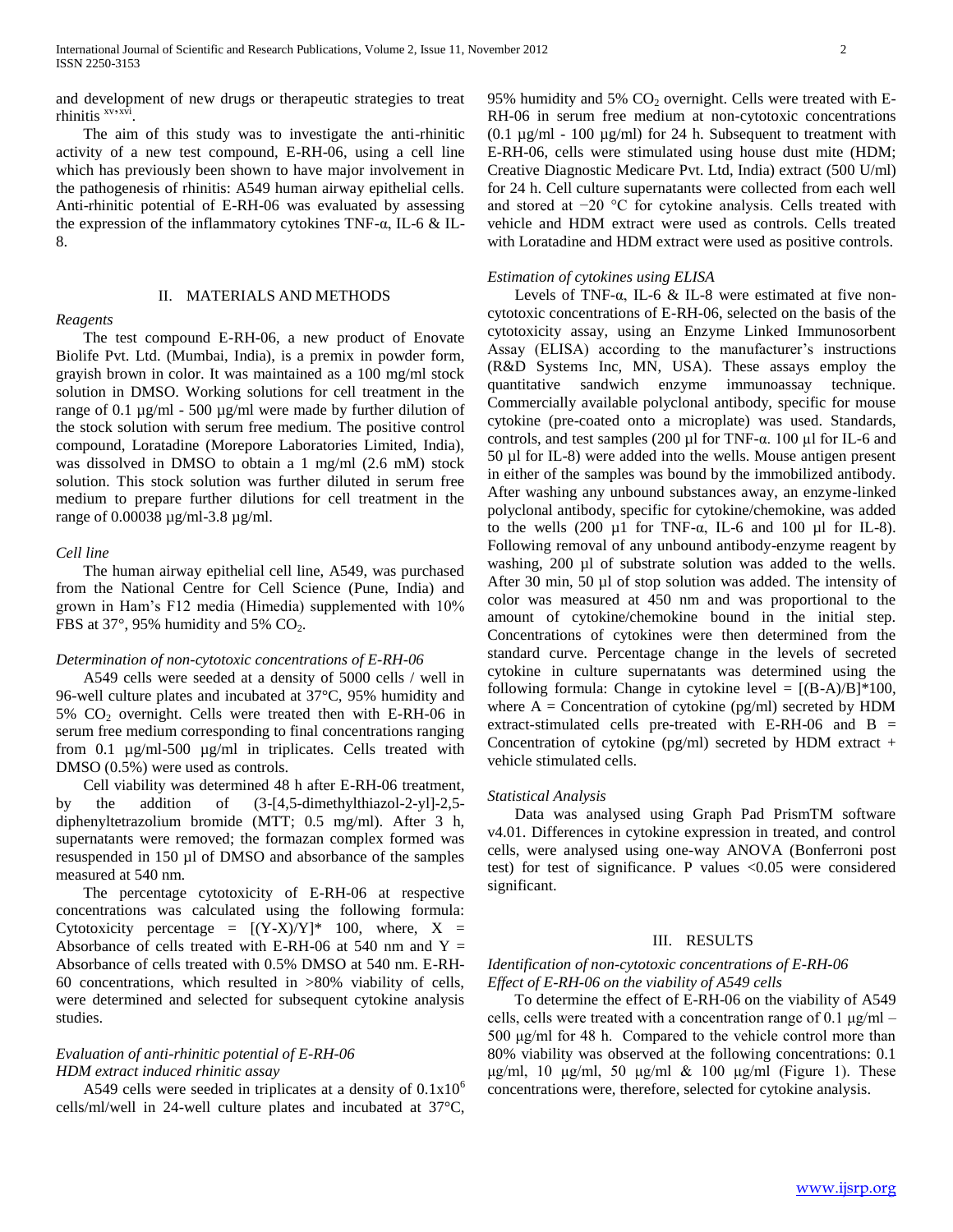

**Figure 1: Effect of E-RH-06 on viability of A549 cells after 48 h of treatment.** \*Each point represents mean value of triplicates No loss of viability in A549 cells was observed with Loratadine treatment in the concentration range of 0.00038 μg/ml to 3.8 μg/ml (Figure 2).



**Figure 2: Effect of Loratadine on viability of A549 cells after 48 h of treatment.** \*Each point represents mean value of triplicates.

#### *Estimation of cytokine activity*

*Effect of E-RH-06 on expression levels of cytokines secreted by A549 cells*

 Treatment of A549 cells with HDM resulted in stimulation of cytokine secretion into the culture supernatants. The expression levels of IL-6, IL-8 and TNF-α were estimated in culture supernatants of A549 cells pretreated with E-RH-06 and stimulated with HDM extract in order to evaluate the anti-rhinitic activity of E-RH-06. Cytokine estimation was performed at the following non-cytotoxic concentrations of E-RH-06 in triplicates:  $0.1 \mu$ g/ml, 1 μg/ml, 10 μg/ml, 50 μg/ml and 100 μg/ml.

 Secreted levels of IL-6 in A549 cells stimulated with HDMextract is shown in Figure 3. Pretreatment of A549 cells with 0.1 μg/ml, 1 μg/ml and 10 μg/ml E-RH-06 for 24 h resulted in inhibition of IL-6 secretion into the extracellular medium by 46 %, 51.3 % and 43.4 % respectively as compared to control cells (HDM extract + vehicle;  $p<0.001$ ). Down-regulation of IL-6 levels was also observed in cells treated with the loratadine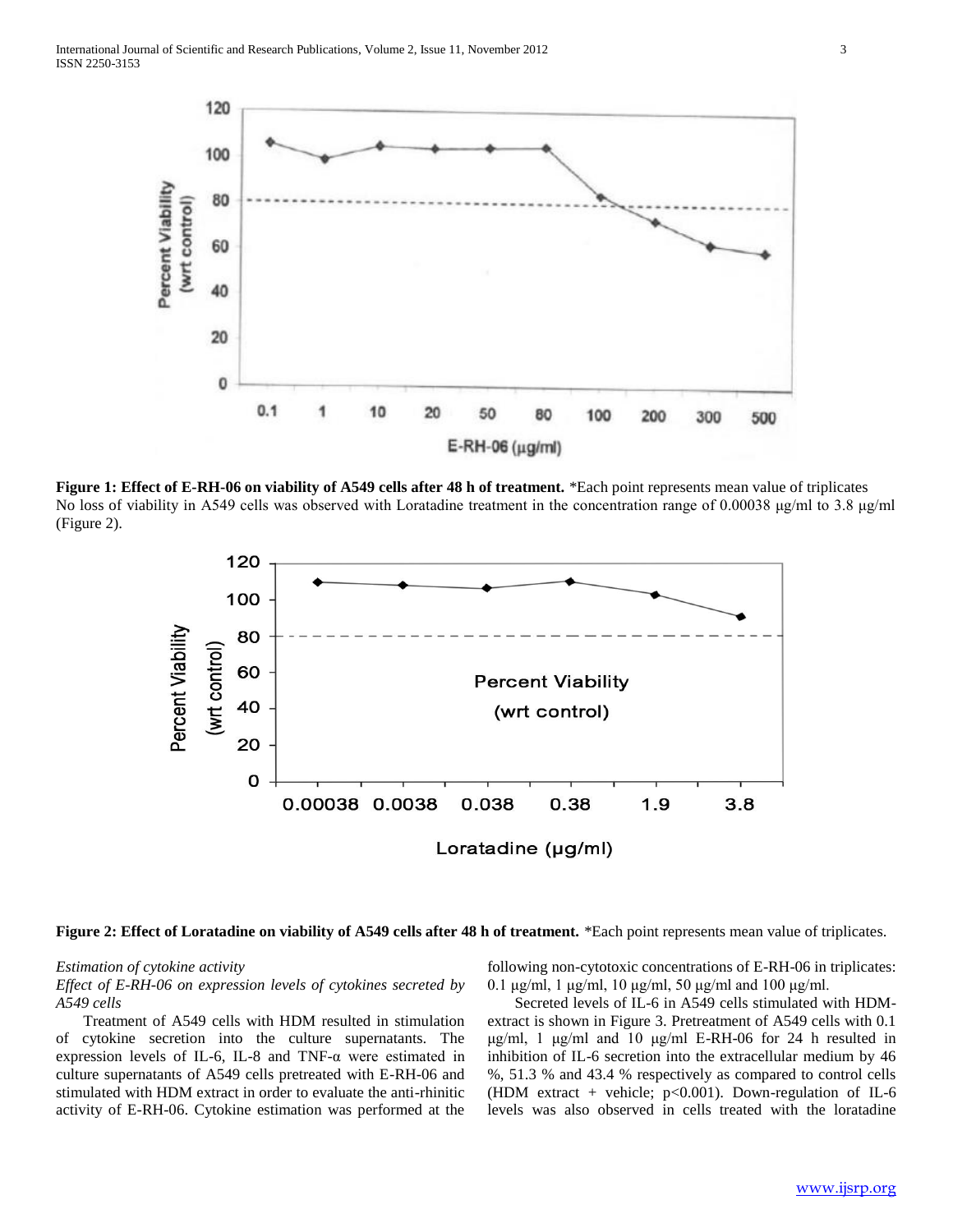(0.038 to 0.38 μg/ml) positive control. IL-6 levels were increased at high concentrations of E-RH-06 (50 μg/ml and 100 μg/ml).



 **Figure 3: Effect of E-RH-06 on the expression levels of IL-6 secreted by HDM extract-stimulated A549 cells.** \*Each point represents mean value and S.E. of triplicates. A significant decrease (p<0.001) in IL-6 levels was observed at 0.1, 1 and 10 µg/ml of E-RH-06 as analyzed by One-way ANOVA (Bonferroni post test).

(Figure 4). A reduction of 50.3 % - 66.6 % in IL-8 secretion by A549 cells was observed in cells pretreated with E-RH-06 in the concentration range of 0.1  $\mu$ g/ml – 100  $\mu$ g/ml as compared to control (HDM extract + vehicle) cells  $(p<0.001)$ . Downregulation of IL-8 was also observed in the loratadine (0.038 to 0.38 μg/ml) positive control treated cells.

Pretreatment of A549 cells with E-RH-06 prior to HDMextract stimulation also resulted in inhibition of IL-8 activity

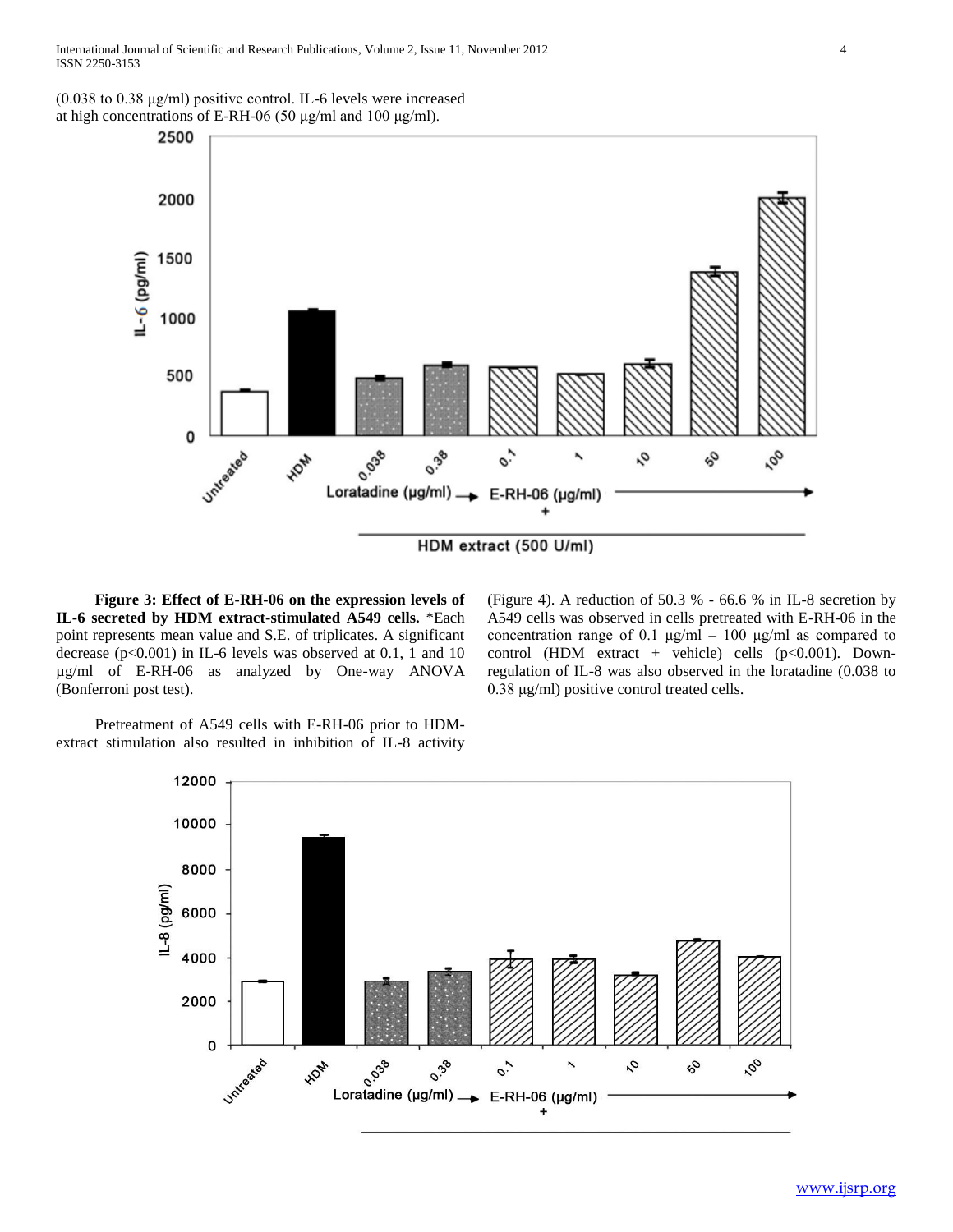**Figure 4: Effect of E-RH-06 on the expression levels of IL-8 secreted by HDM extract-stimulated A549 cells**. \*Each point represents mean value and S.E. of triplicates. A significant decrease ( $p<0.001$ ) in IL-8 levels was observed at 0.1  $\mu$ g/ml – 100 µg/ml of E-RH-06 as analysed by One-way ANOVA (Bonferroni post test).

The levels of TNF- $\alpha$  were undetectable in culture supernatants of A549 cells treated with vehicle such as HDM extract or E-RH-06 + HDM extract.

#### IV. DISCUSSION

 Rhinitis is an increasingly common medical condition which is associated with inflammation of the nasal and airway epithelium leading to irritation<sup>xvii</sup>. Inflammation is mediated through expression of pro-inflammatory cytokines, including IL-6, IL-8 and TNF α, in response to stimulation by foreign agonists such as allergens, irritants, bacteria and viruses<sup>xviii</sup><sub>2xix</sub>. Many current anti-rhinitic therapies aim to reduce the levels of such cytokines in order to down-regulate the inflammatory response and associated irritatory symptoms xx,xxi,xxii.

 Rhinitis may be mimicked in vitro through stimulation of the cell line models, for example, the nasal epithelial RPMI 2650 cell line and airway epithelial A549 cell line, with allergens such as human dust mite extract<sup>xxiii</sup> . In such model systems, inflammatory stimulation results in extracellular secretion of proinflammatory cytokines, providing a direct measure of inflammatory response and enabling the anti-inflammatory potential of therapeutic compounds to be simply evaluated<sup>xxiv</sup>, xxv. In the present study, we elucidated the anti-rhinitic potential of a new compound, E-RH-06, using a human airway epithelial cell line (A549) by assessment of modulation of the secretion of key pro-inflammatory cytokines against HDM extract induced inflammation.

 Treatment of A549 cells with E-RH-06 at non-cytotoxic concentrations (0.1 μg/ml-100 μg/ml) resulted in inhibition of HDM extract-induced levels of IL-6 by 43% - 51.3%. Similarly, IL-8 levels were reduced by 50.3-66.6%, following pre-treatment with E-RH-06 (0.1  $\mu$ g/ml-100  $\mu$ g/ml). IL-6 and IL-8 are key proinflammatory cytokines which mediate production of other effector molecules of the cytokine network in inflammation. Hence, inhibition of these cytokines should down-regulate the inflammatory milieu associated with rhinitis.

 A limitation of this study was the use of only a single cell line for the evaluation of anti-rhinitic activity of E-RH-06. In addition, as TNF-α level could not be detected in the extracellular medium of A549 cells. The results of this study may be further corroborated through the use of a different cell line or through examination of additional cytokines in the A549 cell line.

 In summary, the data obtained from the present study indicates the potential anti-rhinitic activity of E-RH-06. Pretreatment with E-RH-06 was associated with considerable downregulation of secreted pro-inflammatory cytokines IL-6 & IL-8 into the microenvironment of A549 cells in response to HDM extract induced inflammation. The ability of E-RH-06 to inhibit IL-6 and IL-8 suggests potential as a therapy to reduce the inflammatory cascade associated with rhinitis, and therefore,

relieve the associated symptoms which cause considerable discomfort to individuals. Further investigation is, therefore, warranted to confirm the anti-rhinitic activity of E-RH-06.

#### ACKNOWLDGMENT

 We sincerely thank Mr. Jayesh Chaudhary and Mrs. Latha Chaudhary for their financial and technical support rendered for the project.

#### **REFERENCES**

- [1] Bousquet PJ, Leynaert B, Neukirch F, Sunyer J, Janson CM, Anto J, et al.: Geographical distribution of atopic rhinitis in the European Community Respiratory Health Survey I\*. Allergy 2008;63:1301–1309
- [2] Asher MI, Weiland SK: The International Study of Asthma and Allergies in Childhood (ISAAC). ISAAC Steering Committee. Clin Exp Allergy 1998;28:52–66; discussion 90–1.
- [3] Skoner DP: Allergic rhinitis: definition, epidemiology, pathophysiology, detection, and diagnosis. J Allergy Clin Immunol 2001;108:S2–8.
- [4] Quillen DM, Feller DB: Diagnosing Rhinitis: Allergic vs. Nonallergic. Am Fam Physician 2006;73:1583–1590.
- [5] Saleh HA, Durham SR: Perennial rhinitis. BMJ 2007;335:502–507
- [6] Marshall PS, O'Hara C, Steinberg P: Effects of seasonal allergic rhinitis on selected cognitive abilities. Ann Allergy Asthma Immunol 2000;84:403– 410.
- [7] Parronchi P, Brugnolo F, Sampognaro S, Maggi E: Genetic and environmental factors contributing to the onset of allergic disorders. Int Arch Allergy Immunol 2000;121:2–9.
- [8] Kay AB: The role of T lymphocytes in asthma. Chem Immunol Allergy 2006;91:59–75.
- [9] Schroeder JT, Schleimer RP, Lichtenstein LM, Kreutner W: Inhibition of cytokine generation and mediator release by human basophils treated with desloratadine. Clin Exp Allergy 2001;31:1369–1377.
- [10] Bachert C: Therapeutic points of intervention and clinical implications: role of desloratadine. Allergy 2002;57:13–18
- [11] Elias JA, Wu Y, Zheng T, Panettieri R: Cytokine- and virus-stimulated airway smooth muscle cells produce IL-11 and other IL-6-type cytokines. Am J Physiol 1997;273:L648–655.
- [12] Kauffman HF, Tamm M, Timmerman JAB, Borger P: House dust mite major allergens Der p 1 and Der p 5 activate human airway-derived epithelial cells by protease-dependent and protease-independent mechanisms. Clin Mol Allergy 2006;4:5.
- [13] Amsellem C, Gormand F, Hosni R, Aloui R, Guibert B, Czarlewski W, et al: Antihistamines and production of granulocyte-macrophage colonystimulating factor and interleukin-8 by human bronchial epithelial cells in vitro: evaluation of the effects of loratadine and cetirizine. Gen Pharmacol 1996;27:269–272.
- [14] De Fraissinette A, Brun R, Felix H, Vonderscher J, Rummelt A: Evaluation of the human cell line RPMI 2650 as an in vitro nasal model. Rhinology 1995;33:194–198
- [15] Nathan RA, Eccles R, Howarth PH, Steinsvåg SK, Togias A: Objective monitoring of nasal patency and nasal physiology in rhinitis. J Allergy Clin Immunol 2005;115:S442–459
- [16] Lambrecht BN, Hammad H: The airway epithelium in asthma. Nat Med 2012;18:684–692.
- [17] Asher MI, Montefort S, Björkstén B, Lai CK, Strachan DP, Weiland SK, et al.: Worldwide time trends in the prevalence of symptoms of asthma, allergic rhinoconjunctivitis, and eczema in childhood: ISAAC Phases One and Three repeat multicountry cross-sectional surveys. Lancet 2006;368:733–743.
- [18] Romagnani S: The role of lymphocytes in allergic disease. J Allergy Clin Immunol 2000;105:399–408
- [19] Larche M, Robinson DS, Kay AB: The role of T lymphocytes in the pathogenesis of asthma. J Allergy Clin Immunol 2003;111:450–463;quiz 464.